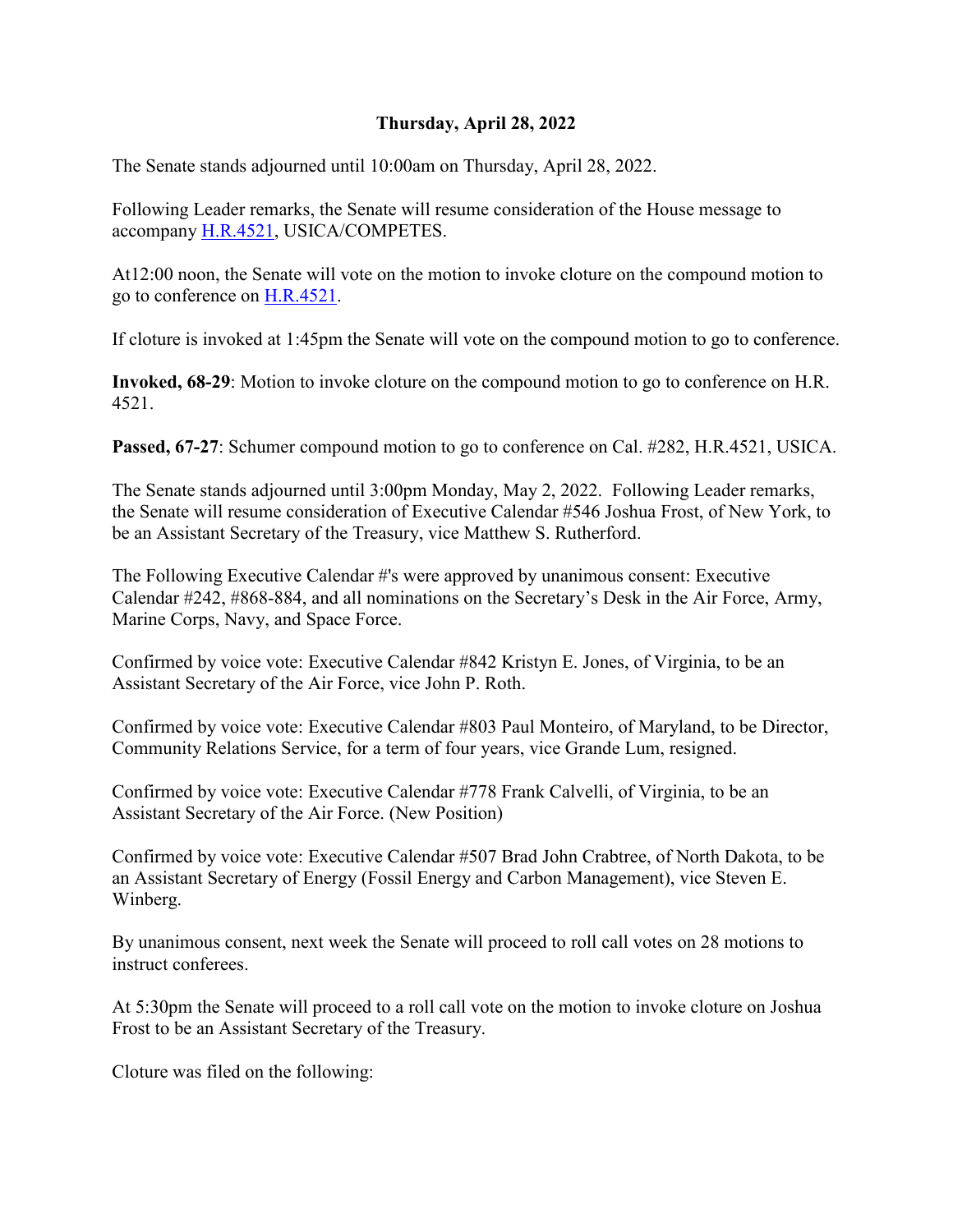- 1. Executive Calendar #674 Elizabeth de Leon Bhargava, of New York, to be an Assistant Secretary of Housing and Urban Development, vice John Bobbitt.
- 2. Executive Calendar #546 Joshua Frost, of New York, to be an Assistant Secretary of the Treasury, vice Matthew S. Rutherford.

The Senate adjourned at 4:03pm.

### **Wednesday, April 27, 2022**

The Senate stands adjourned until 2:00pm on Wednesday, April 27, 2022.

Following Leader remarks, the Senate will proceed to Executive Session and resume consideration of [Executive Calendar #800,](https://www.congress.gov/search?searchResultViewType=compact&q=%7b%22source%22:%22nominations%22,%22search%22:%22calendar+800%22,%22congress%22:%22117%22%7d) Sherilyn Peace Garnett, of California, to be United States District Judge for the Central District of California.

3:30pm, the Senate will vote on the motion to invoke cloture on the Garnett nomination. If cloture is invoked, there will be up to 2 hours of debate followed by a vote on confirmation of the nomination.

Absent an agreement, upon disposition of the Garnett nomination, the cloture motion with respect to the Gordon nomination (HUD) would ripen and the Senate would vote on the motion to invoke cloture.

The Senate is expected to consider **S.J.Res.41**, a joint resolution providing for congressional disapproval under chapter 8 of title 5, United States Code, of the rule submitted by the Department of Health and Human Services relating to "Ensuring Access to Equitable, Affordable, Client-Centered, Quality Family Planning Services."

Cloture motions are currently pending on the following:

- 1. Executive Calendar #800 Sherilyn Peace Garnett, of California, to be United States District Judge for the Central District of California
- 2. Executive Calendar #865 Julia Ruth Gordon, of Maryland, to be an Assistant Secretary of Housing and Urban Development

Additional roll call votes are expected.

The Senate confirmed the following nominations en bloc by a voice vote:

1. Executive Calendar #660 Ryan K. Buchanan to be United States Attorney for the Northern District of Georgia for the term of four years.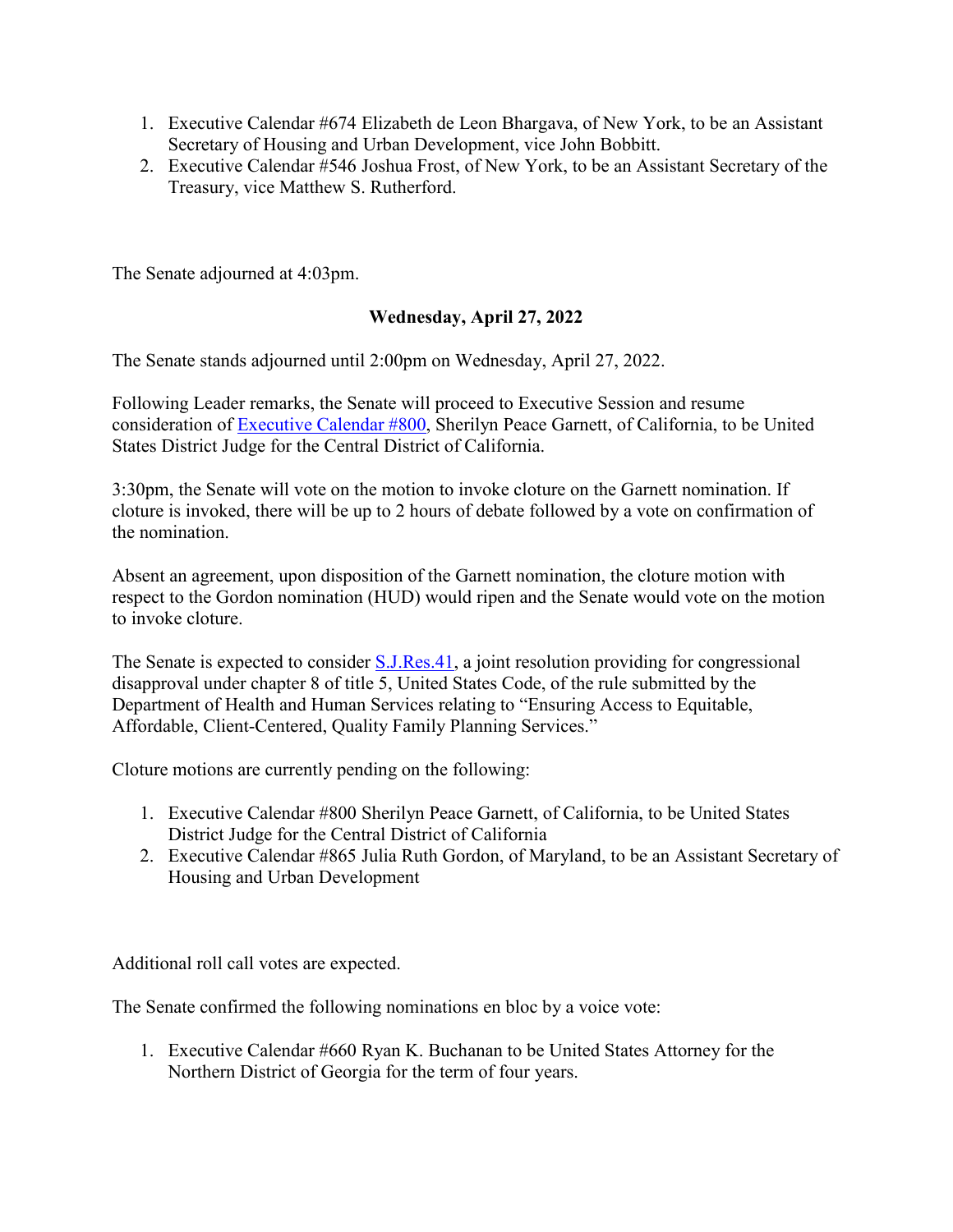- 2. Executive Calendar #661 Jason M. Frierson to be United States Attorney for the District of Nevada for the term of four years.
- 3. Executive Calendar #663 Mark A. Totten to be United States Attorney for the Western District of Michigan for the term of four years.
- 4. Executive Calendar #739 Marisa T. Darden to be United States Attorney for the Northern District of Ohio for the term of four years.
- 5. Executive Calendar #740 Delia L. Smith to be United States Attorney for the District of the Virgin Islands for the term of four years.
- 6. Executive Calendar #741 Eddie M. Frizell to be United States Marshal for the District of Minnesota for the term of four years.
- 7. Executive Calendar #742 LaDon A. Reynolds to be United States Marshal for the Northern District of Illinois for the term of four years.
- 8. Executive Calendar #804 Trina A. Higgins to be United States Attorney for the District of Utah for the term of four years.
- 9. Executive Calendar #805 Jane E. Young to be United States Attorney for the District of New Hampshire for the term of four years.
- 10. Executive Calendar #859 Vanessa Roberts Avery to be United States Attorney for the District of Connecticut for the term of four years.

**Invoked 64-34**: Motion to invoke cloture on Executive Calendar #800 Sherilyn Peace Garnett, of California, to be United States District Judge for the Central District of California. Senators Burr, Capito, Collins, Cornyn, Ernst, Graham, Grassley, McConnell, Murkowski, Portman, Romney, Rounds, Tillis, Toomey, Wicker and Young voted with the Democrats.

Senator Schumer asked for unanimous consent to withdraw the cloture motion for the nomination of Executive Calendar #865 Julia Ruth Gordon, of Maryland, to be an Assistant Secretary of Housing and Urban Development. The motion was withdrawn.

**Confirmed 62-33**: Executive Calendar #800, Sherilyn Peace Garnett, of California, to be United States District Judge for the Central District of California.

**Not agreed: 49-49:** S.J.Res.41, a joint resolution providing for congressional disapproval under chapter 8 of title 5, United States Code, of the rule submitted by the Department of Health and Human Services relating to "Ensuring Access to Equitable, Affordable, Client-Centered, Quality Family Planning Services." Senators Collins and Murkowski voted with the Democrats. Senator Manchin voted with the Republicans.

The Senate stands adjourned until 10:00am on Thursday, April 28, 2022. Following Leader remarks, the Senate will proceed to Executive Session and resume consideration of the House message to accompany H.R. 4521.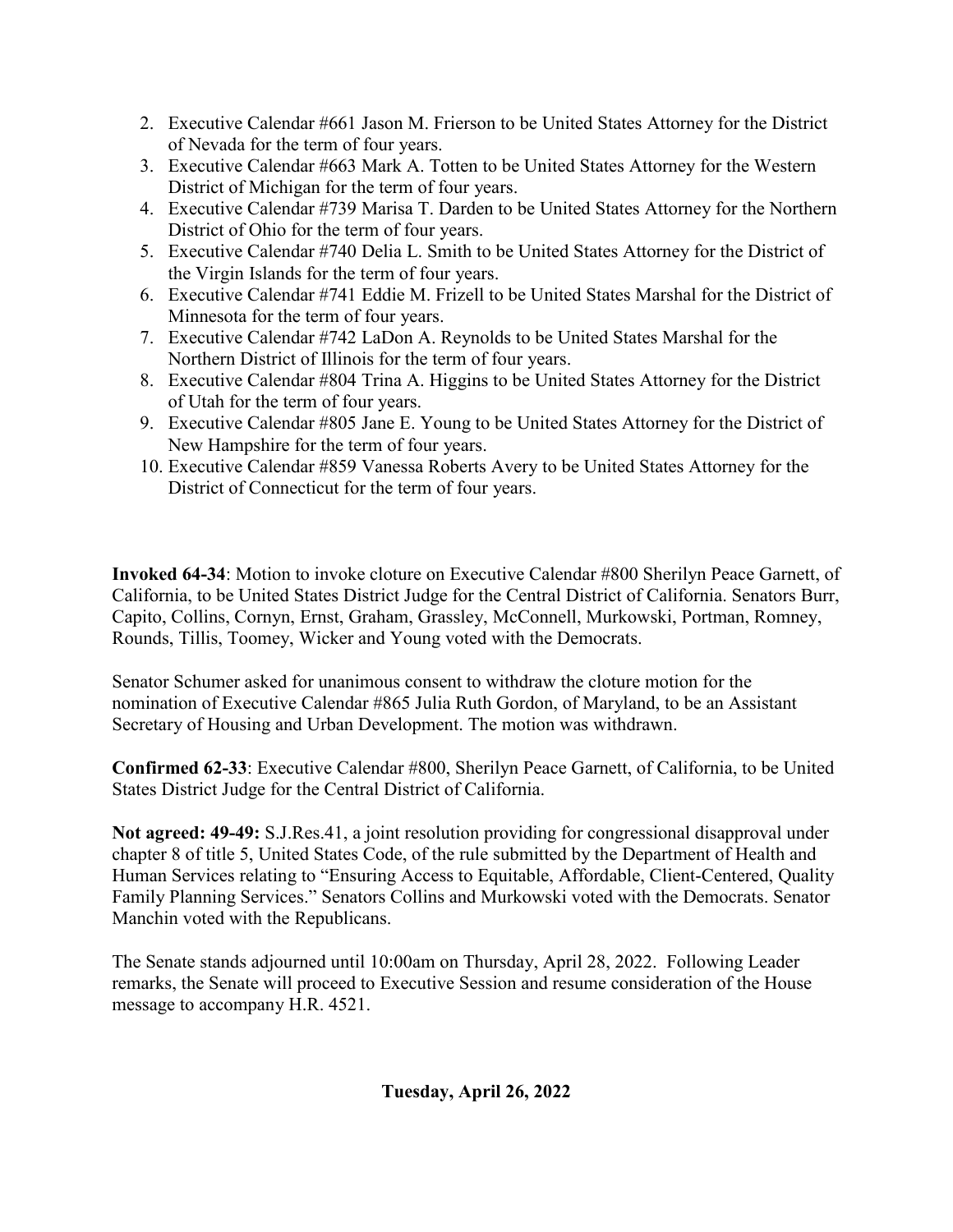The Senate will convene at 10:00 am on Tuesday, April 26, 2022.

The Senate will recess from 12:30 pm to 2:15 pm for the weekly party caucus lunches.

At 2:15 pm, the Senate will proceed to two roll call votes:

- 1. Confirmation of Lael Brainard to be Vice Chairman of the Board of Governors of the Federal Reserve System for a term of four years.
- 2. Motion to Invoke Cloture on Lisa DeNell Cook to be a Member of the Board of Governors of the Federal Reserve System for the unexpired term of fourteen years from February 1, 2010.

**Confirmed, 52-43**: Executive Calendar #808 Lael Brainard to be Vice Chairmen of the Board of Governors of the Federal Reserve System for a term of four years. Senators Collins, Crapo, Graham, Hagarty, Lummis, Rounds and Young voted with the Democrats.

**Not invoked, 47-51**: Lisa DeNell Cook to be a Member of the Board of Governors of the Federal Reserve System for the unexpired term of fourteen years from February 1, 2010. Leader Schumer changed his vote to "Nay" to enter a motion to reconsider the failed cloture vote.

By unanimous consent, the cloture motion with respect to the nomination of Alvaro M. Bedoya to be a Federal Trade Commissioner for the term of seven years from September 26, 2019 was withdrawn.

By unanimous consent, the cloture motion with respect to the nomination of Lisa M. Gomez to be an Assistant Secretary of Labor was withdrawn.

The Senate will convene at 2:00pm on Wednesday, April 27, 2022.

At 3:30pm, the Senate will proceed to one roll call vote:

1. Motion to Invoke Cloture on Executive Calendar #800, Sherilyn Peace Garnett to be United States District Judge for the Central District of California.

Further votes are expected during Wednesday's session of the Senate.

On Monday, April 25, 2022, Leader Schumer filed cloture on:

1. Executive Calendar #865, Julia Ruth Gordon to be an Assistant Secretary of Housing and Urban Development.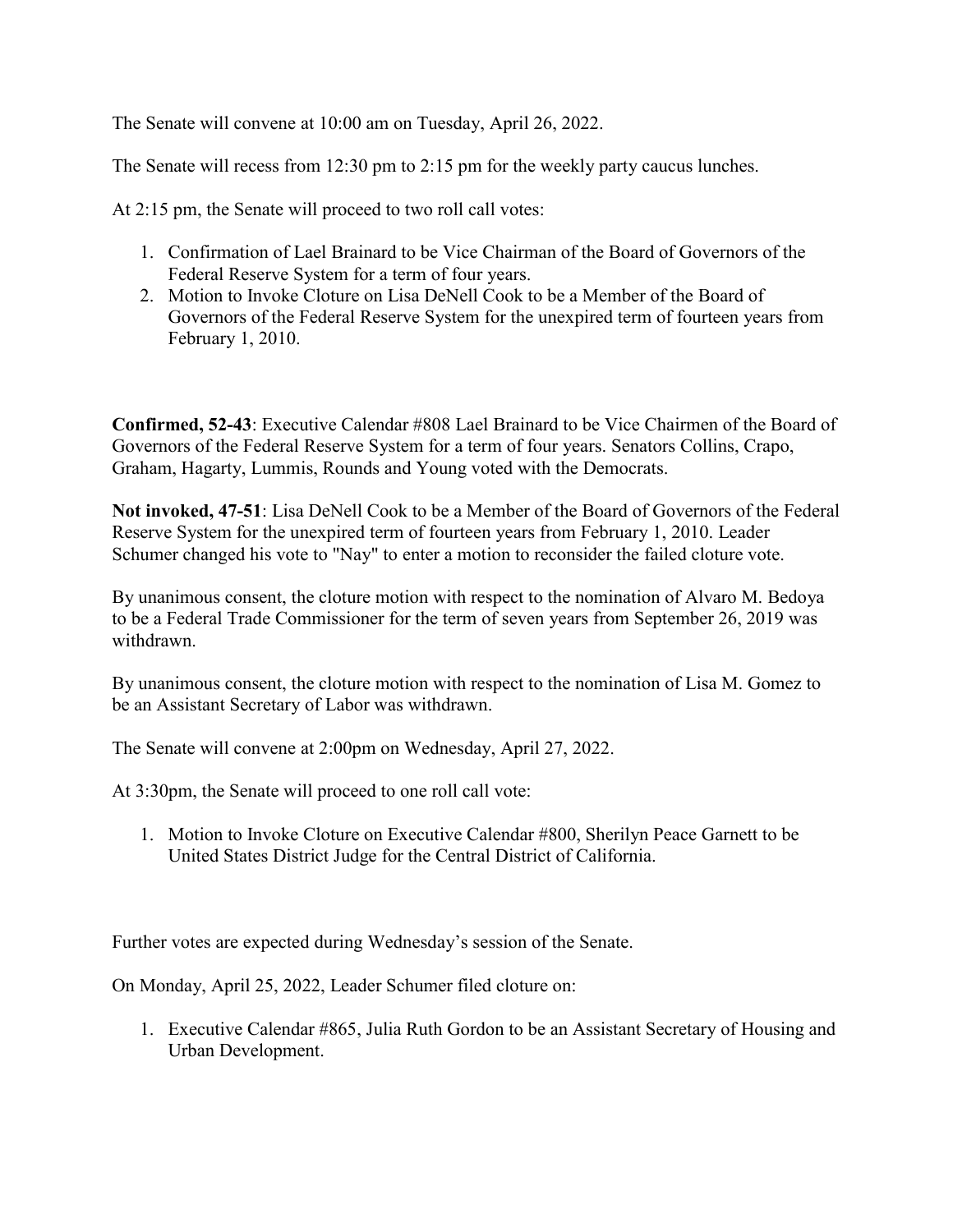The Senate will proceed to roll call votes on confirmation of the following nominations at times to be determined:

- 1. Susan Tsui Grundmann to be a Member of the Federal Labor Relations Authority.
- 2. Cathy Ann Harris to be a Member of the Merit Systems Protection Board.
- 3. Cathy Ann Harris to be Chairman of the Merit Systems Protection Board.

The Senate adjourned at 6:37pm.

#### **Monday, April 25, 2022**

The Senate convenes today at 3:00pm Monday, April 25, 2022.

Following Leader remarks, the Senate will proceed to Executive Session and resume consideration of [Executive Calendar #808](https://www.congress.gov/search?searchResultViewType=compact&q=%7b%22source%22:%22nominations%22,%22search%22:%22calendar+808%22,%22congress%22:%22117%22%7d) Lael Brainard, of the District of Columbia, to be Vice Chairman of the Board of Governors of the Federal Reserve System.

At 5:30pm the Senate will vote on cloture on the Brainard nomination.

Cloture was filed on these nominations:

- 1. [Executive Calendar #808L](https://www.congress.gov/search?searchResultViewType=compact&q=%7b%22source%22:%22nominations%22,%22search%22:%22calendar+808%22,%22congress%22:%22117%22%7d)ael Brainard, of the District of Columbia, to be Vice Chairman of the Board of Governors of the Federal Reserve System
- 2. [Executive Calendar #844L](https://www.congress.gov/search?searchResultViewType=compact&q=%7b%22source%22:%22nominations%22,%22search%22:%22calendar+844%22,%22congress%22:%22117%22%7d)isa DeNell Cook, of Michigan, to be a Member of the Board of Governors of the Federal Reserve System
- 3. [Executive Calendar #848A](https://www.congress.gov/search?searchResultViewType=compact&q=%7b%22source%22:%22nominations%22,%22search%22:%22calendar+848%22,%22congress%22:%22117%22%7d)lvaro M. Bedoya, of Maryland, to be a Federal Trade Commissioner

Leader Schumer filed cloture on the following nominations:

- 1. Executive Calendar #800, Sherilyn Peace Garnett to be United States District Judge for the Central District of California.
- 2. Executive Calendar #865, Julia Ruth Gordon to be an Assistant Secretary of Housing and Urban Development.
- 3. Executive Calendar #670, Lisa M. Gomez to be an Assistant Secretary of Labor.

By a vote of **54-40**, the Senate **agreed to** the motion to invoke cloture on Executive Calendar #808, Lael Brainard to be Vice Chairman of the Board of Governors of the Federal Reserve System for a term of four years.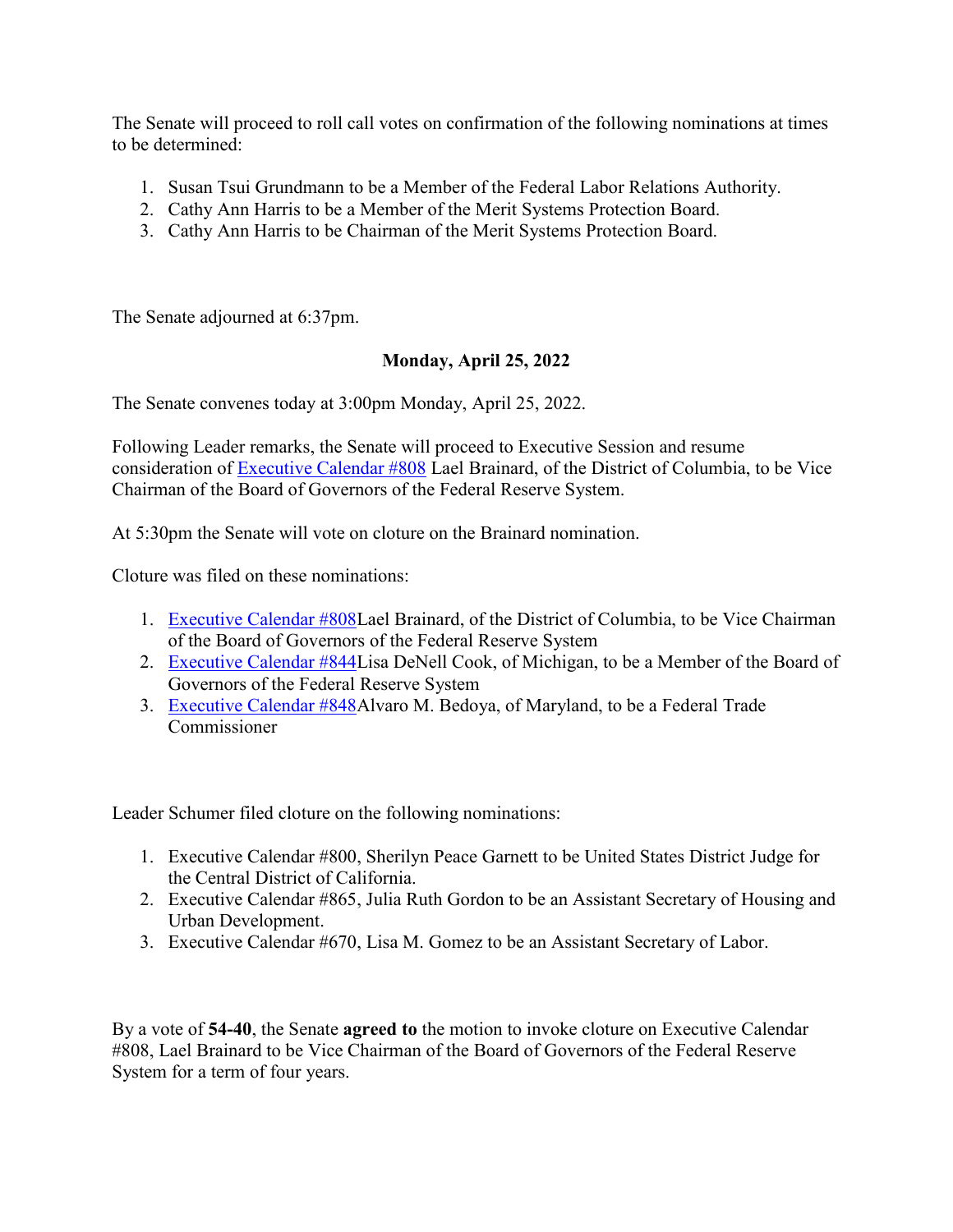The Senate will convene at 10:00 am on Tuesday, April 26, 2022.

The Senate will recess from 12:30 pm to 2:15 pm for the weekly party caucus lunches.

At 2:15 pm, the Senate will proceed to two roll call votes:

- 1. Confirmation of Lael Brainard to be Vice Chairman of the Board of Governors of the Federal Reserve System for a term of four years.
- 2. Motion to Invoke Cloture on Lisa DeNell Cook to be a Member of the Board of Governors of the Federal Reserve System for the unexpired term of fourteen years from February 1, 2010.

Further votes are possible during Tuesday's session of the Senate.

Tonight, Leader Schumer filed cloture on the following nominations:

- 1. Executive Calendar #800, Sherilyn Peace Garnett to be United States District Judge for the Central District of California.
- 2. Executive Calendar #865, Julia Ruth Gordon to be an Assistant Secretary of Housing and Urban Development.
- 3. Executive Calendar #670, Lisa M. Gomez to be an Assistant Secretary of Labor.

On Thursday, April 7, 2022, Leader Schumer filed cloture on Senator Schumer filed cloture on the following nomination:

Alvaro M. Bedoya to be a Federal Trade Commissioner for the term of seven years from September 26, 2019.

The Senate will proceed to roll call votes on confirmation of the following nominations at times to be determined:

- 1. Susan Tsui Grundmann to be a Member of the Federal Labor Relations Authority.
- 2. Cathy Ann Harris to be a Member of the Merit Systems Protection Board.
- 3. Cathy Ann Harris to be Chairman of the Merit Systems Protection Board.

The Senate adjourned at 6:51 pm.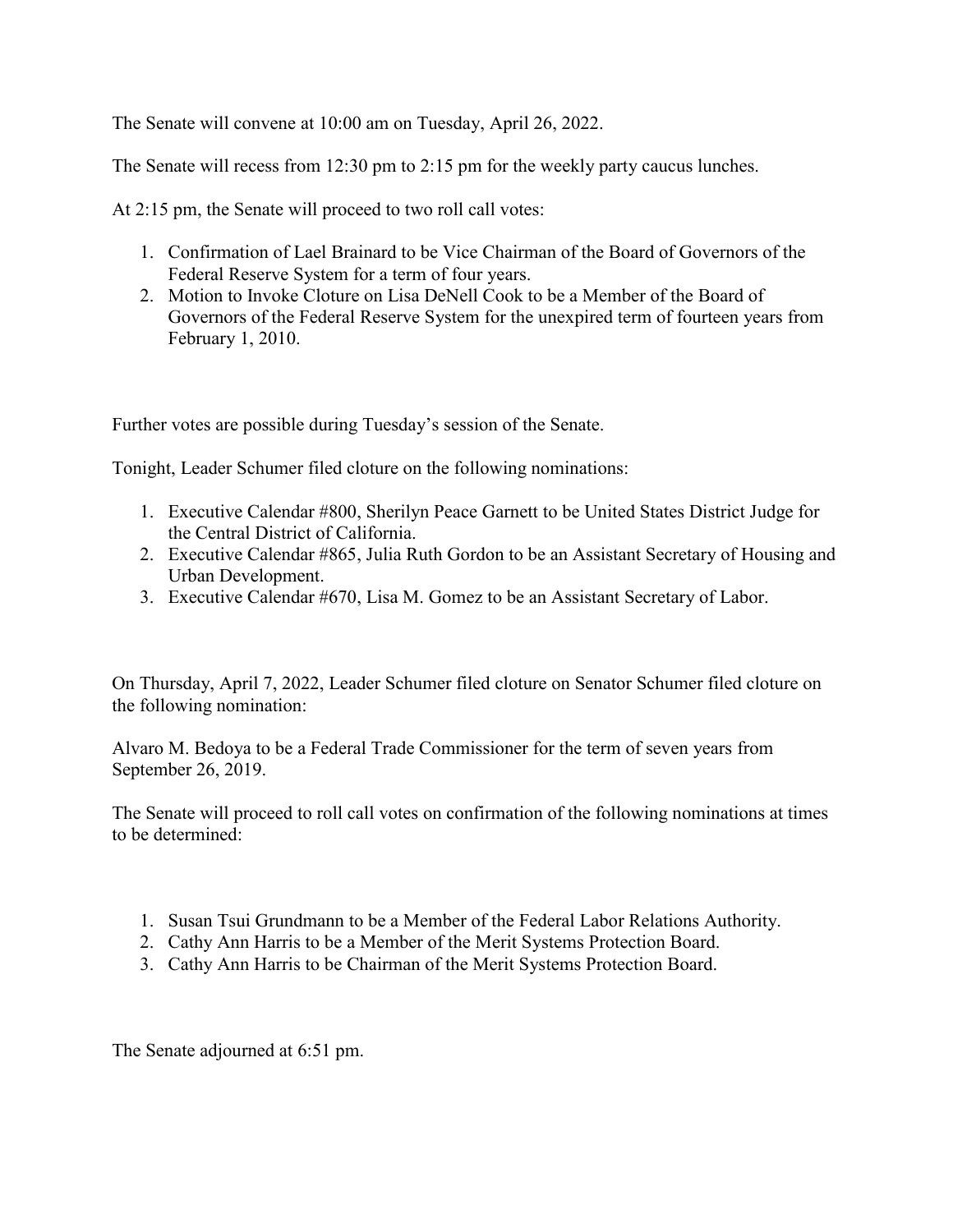### **Monday, April 11, 2022**

The Senate convened for a pro forma session at 11:30am. Senator Warner presided.

The Senate pro forma schedule has been altered. The pro forma session on Monday, April 18th will now convene at 12:30pm. The pro forma session on Thursday, April 21st will now convene at 8:45am.

The Senate stands adjourned until Thursday, April 14th at 11:00am.

# **Friday, April 8, 2022**

The Senate stands adjourned and will convene for pro forma sessions on the following days:

Monday, April 11<sup>th</sup> at 11:30am.

Thursday, April 14<sup>th</sup> at 11:00am.

Monday, April 18<sup>th</sup> at 4:00pm

Thursday, April  $21<sup>st</sup>$  at 12:00pm.

When the Senate adjourns on Thursday, April 21<sup>st</sup>, it will next convene 3:00pm Monday, April 25th, 2022.

Following Leader remarks, the Senate will resume consideration of Executive Calendar #808 Lael Brainard, of the District of Columbia, to be Vice Chairman of the Board of Governors of the Federal Reserve System for a term of four years, vice Richard Clarida.

At 5:30pm, the Senate will vote on its confirmation.

# **Thursday, April 7, 2022**

The Senate will convene at 9:30 AM on Thursday, April 7, 2022.

At 10:00 AM, the Senate will proceed to three roll call votes on the following:

- 1. Passage of H.R.7108, Suspending Normal Trade Relations with Russia and Belarus Act, as amended.
- 2. Passage of H.R.6968, Suspending Energy Imports from Russia Act, as amended.
- 3. Motion to Invoke Cloture on the nomination of Ketanji Brown Jackson to be Associate Justice of the Supreme Court of the United States.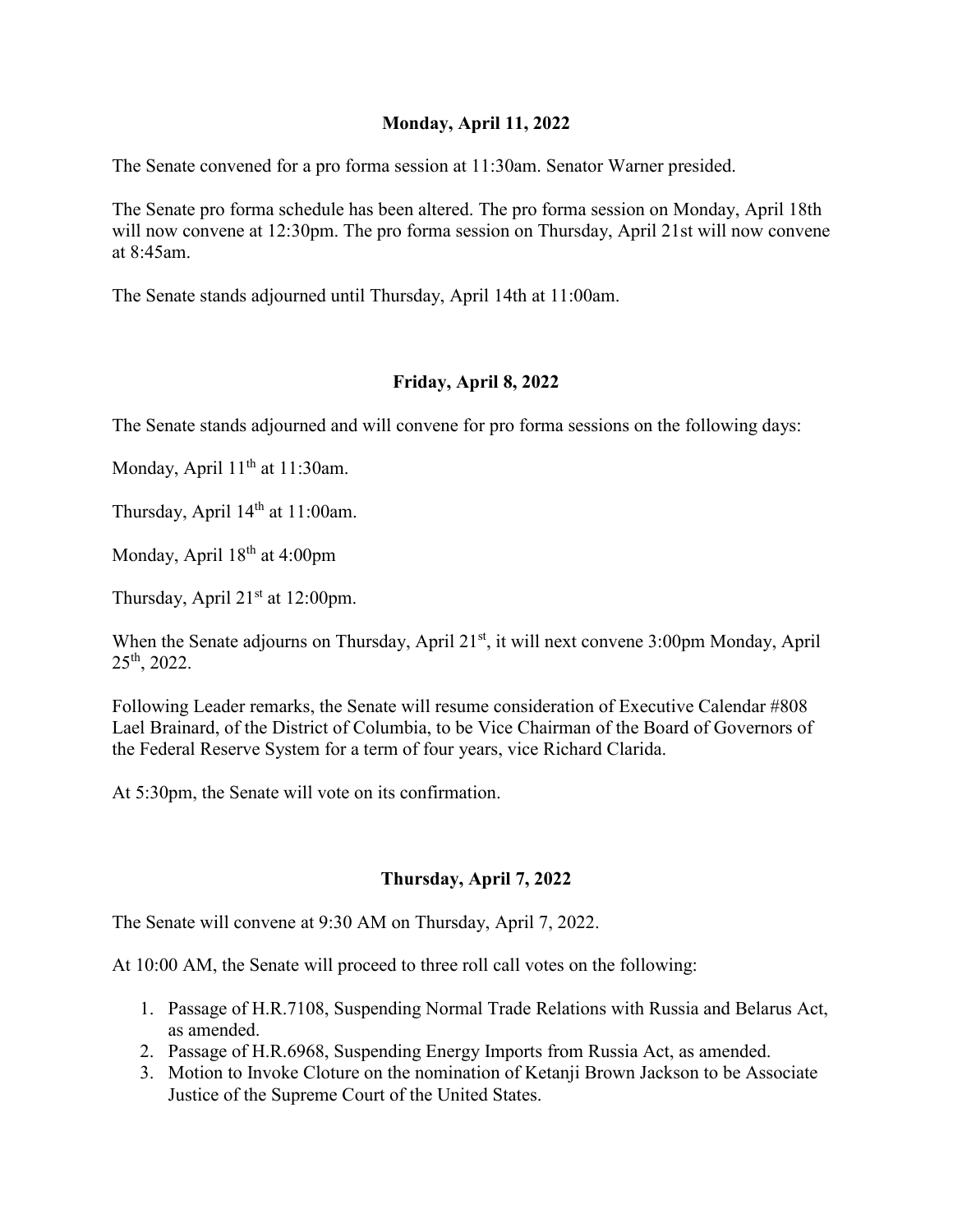Under a previous agreement, and depending on how many Senators wish to speak, the Senate is on track to vote on confirmation of the Jackson nomination at approximately 1:45 PM.

**Passed, 100-0**: H.R.7108 Suspending Normal Trade Relations with Russia and Belarus Act, as amended.

**Passed, 100-0**: H.R.6968 Suspending Energy Imports from Russia Act, as amended.

**Invoked, 53-47**: Motion to invoke cloture on Ketanji Brown Jackson to be an Associate Justice of the Supreme Court of the US.

**Confirmed, 53-47**: Executive Calendar #860 Ketanji Brown Jackson to be an Associate Justice of the Supreme Court of the United States.

Leader Schumer filed cloture on Executive Calendar #808 Lael Brainard to be Vice Chairman of the Board of Governors of the Federal Reserve System for a term of four years.

Leader Schumer filed cloture on Executive Calendar #844 Lisa DeNell Cook to be a Member of the Board of Governors of the Federal Reserve System for the unexpired term of fourteen years from February 1, 2010.

Leader Schumer filed cloture on Executive Calendar #848 Alvaro M. Bedoya to be a Federal Trade Commissioner for the term of seven years from September 26, 2019.

# **Wednesday, April 6, 2022**

The Senate will convene at 10:00 am on Wednesday, April 6, 2022.

At 11:45am, the Senate will proceed to a vote on confirmation of Executive Calendar #783, James C. O'Brien to be Head of the Office of Sanctions Coordination, with the rank of Ambassador.

There are no other votes scheduled at this time.

**Confirmed, 71-26**: vote on confirmation of Executive Calendar #783, James C. O'Brien to be Head of the Office of Sanctions Coordination, with the rank of Ambassador.

Confirmed by voice vote: Executive Calendar #810 Glen S. Fukushima to be a Director of the Securities Investor Protection Corporation for a term expiring December 31, 2024.

Confirmed by voice vote: Executive Calendar #852 Krista Anne Boyd to be Inspector General, Office of Personnel Management.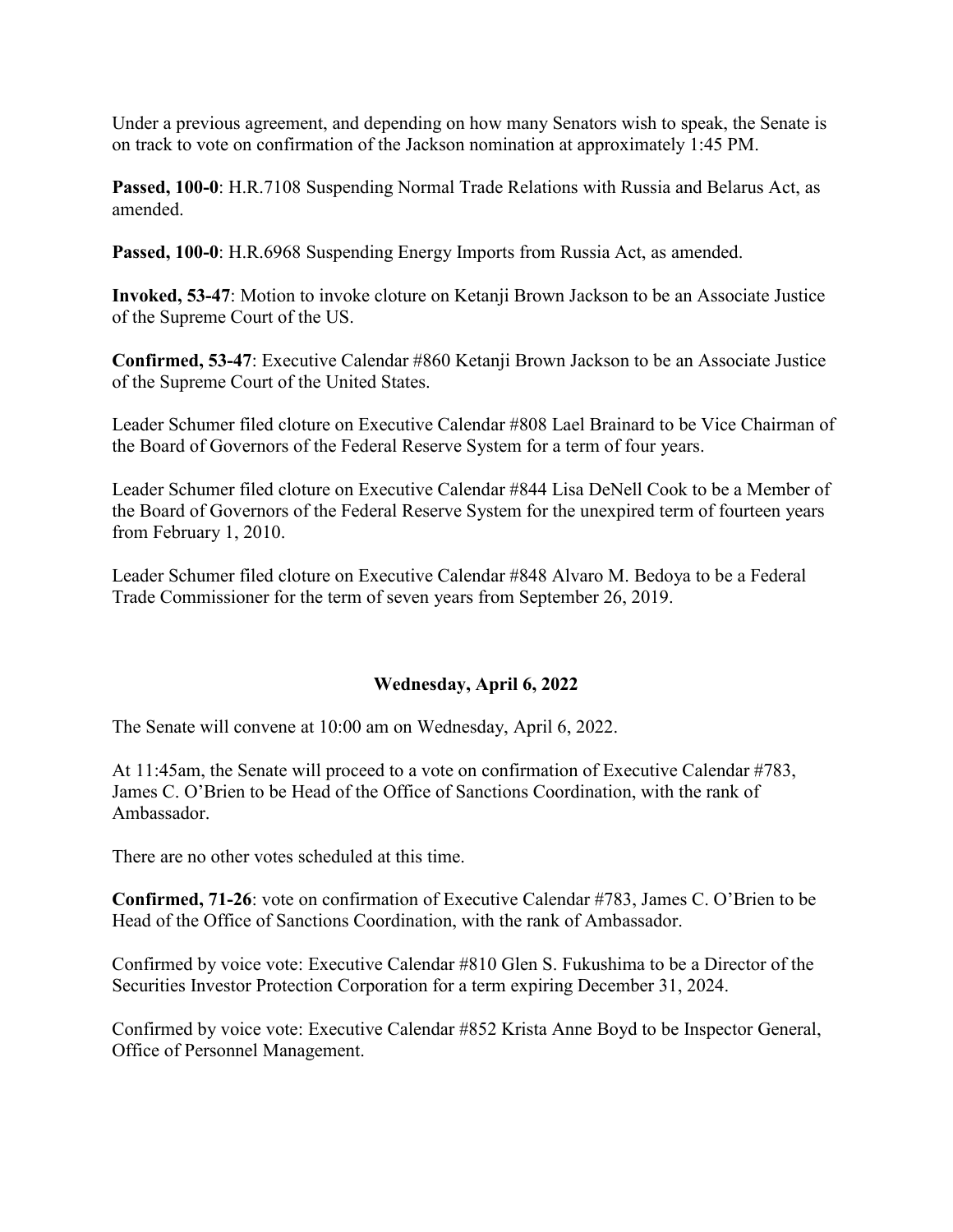Confirmed by voice vote: Executive Calendar #862 Marvin L. Adams to be Deputy Administrator for Defense Programs, National Nuclear Security Administration.

The Senate will convene at 9:30 AM on Thursday, April 7, 2022.

At 10:00 AM, the Senate will proceed to three roll call votes on the following:

- 1. Passage of H.R.7108, Suspending Normal Trade Relations with Russia and Belarus Act, as amended.
- 2. Passage of H.R.6968, Suspending Energy Imports from Russia Act, as amended.
- 3. Motion to Invoke Cloture on the nomination of Ketanji Brown Jackson to be Associate Justice of the Supreme Court of the United States.

Under a previous agreement, and depending on how many Senators wish to speak, the Senate is on track to vote on confirmation of the Jackson nomination at approximately 1:45 PM.

The Senate adjounred at 9:45 PM.

# **Tuesday, April 5, 2022**

The Senate stands adjourned until 10:00am on Tuesday, April 5, 2022.

Following Leader remarks, the Senate will proceed to Executive Session and resume consideration of the motion to discharge the nomination of Julia Ruth Gordon, of Maryland, to be an Assistant Secretary of Housing and Urban Development, from the Banking Committee.

10:30am, the Senate will vote on the motion to discharge the Gordon nomination.

Following the 10:30am vote Schumer will move to proceed to Executive Session in order to consider [Executive Calendar #860](https://www.congress.gov/search?searchResultViewType=compact&q=%7b%22source%22:%22nominations%22,%22search%22:%22calendar+860%22,%22congress%22:%22117%22%7d) Ketanji Brown Jackson to be Associate Justice of the Supreme Court of the United States from the Committee on the Judiciary. Expect a roll call vote on that motion.

The Senate will recess from 12:30pm until 2:15pm to allow for the weekly caucus meetings.

Additional roll call votes are possible during Tuesday's session.

Leader Schumer announced he will file cloture on the the nomination of Ketanji Brown Jackson to be Associate Justice of the Supreme Court of the United States today. The cloture vote on the nomination will occur on Thursday, April 7, 2022.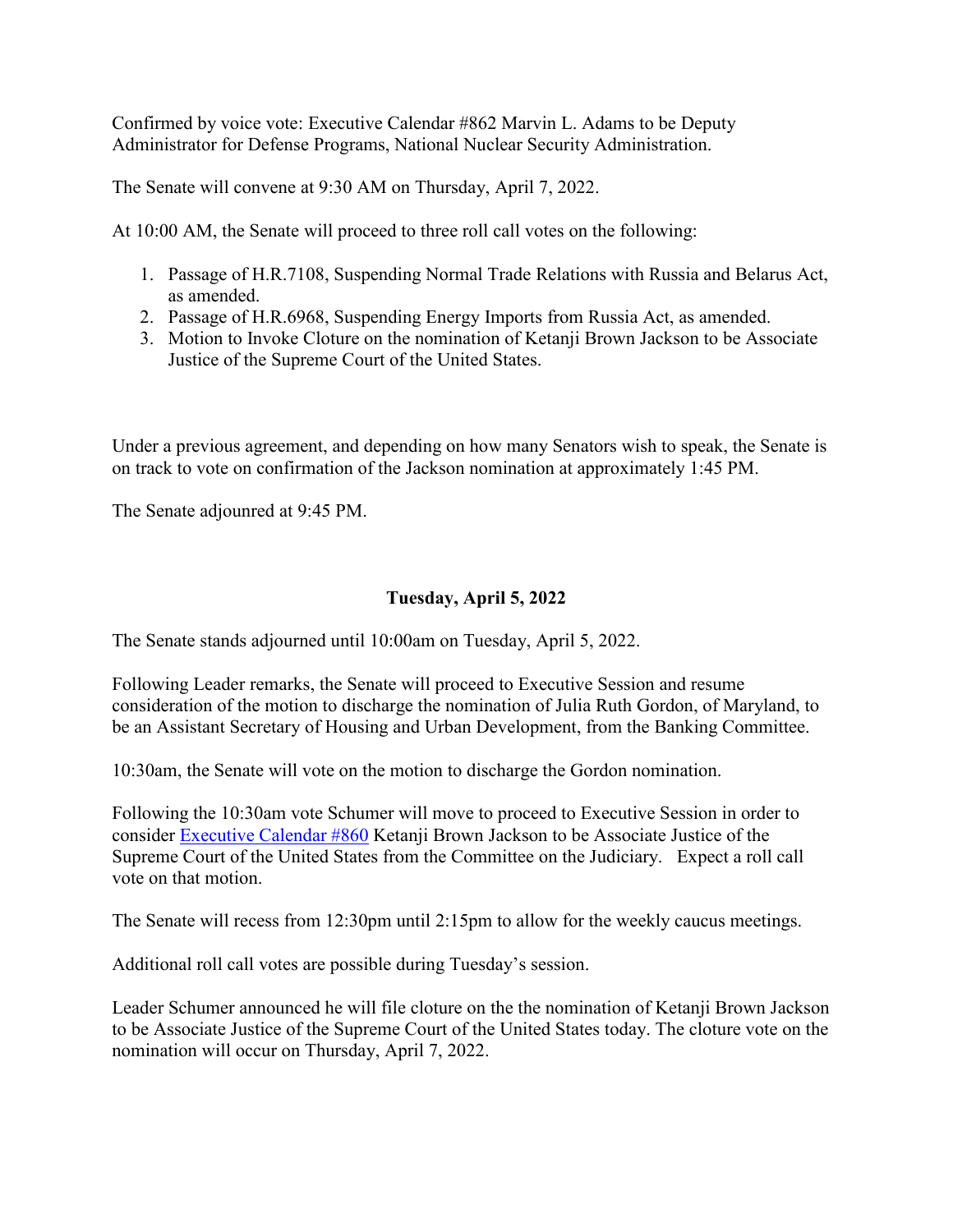If cloture is invoked, there will be 30 hours of post-cloture debate, followed by a vote on confirmation of the nomination.

**Agreed to** by a vote of **51-50** with Vice President Harris voting in the affirmative: Motion to discharge from Banking Committee PN1523 Julia Ruth Gordon to be an Assistant Secretary of Housing and Urban Development.

**Agreed to, 53-47**: Motion to proceed to Executive Session in order to consider the nomination of Ketanji Brown Jackson to be Associate Justice of the Supreme Court of the United States. R's voting Yea: Collins, Murkowski and Romney.

Leader Schumer filed cloture on the nomination of Ketanji Brown Jackson to be Associate Justice of the Supreme Court of the United States. The cloture vote will occur Thursday, April 7, 2022. If cloture is invoked, there will be 30 hours of post-cloture debate, followed by the confirmation vote.

**Not agreed to, 47-52**: Motion to invoke cloture on the motion to proceed to H.R.4373 (Legislative vehicle for COVID funding). Leader Schumer entered a motion to reconsider the failed cloture vote.

#### Wrap Up

#### **Legislative Business**

Began the Rule 14 process to place on the Legislative Calendar of Business  $S.4008 - S$ mall Business COVID Relief Act of 2022.

Passed Calendar #277, [S.2123](http://www.congress.gov/bill/117th-congress/senate-bill/2123) – Pray Safe Act.

Passed [H.R.5681](http://www.congress.gov/bill/117th-congress/house-bill/5681) – Shadow Wolves Enhancement Act.

# **Executive Business**

The Senate confirmed the following:

Executive Calendar #659 - Katherine Vidal, of California, to be Under Secretary of Commerce for Intellectual Property and Director of the United States Patent and Trademark Office

The Senate will convene at 10:00 am on Wednesday, April 6, 2022.

At 11:45am, the Senate will proceed to a roll call vote on confirmation of Executive Calendar #783, James C. O'Brien to be Head of the Office of Sanctions Coordination, with the rank of Ambassador.

There are no other votes scheduled at this time.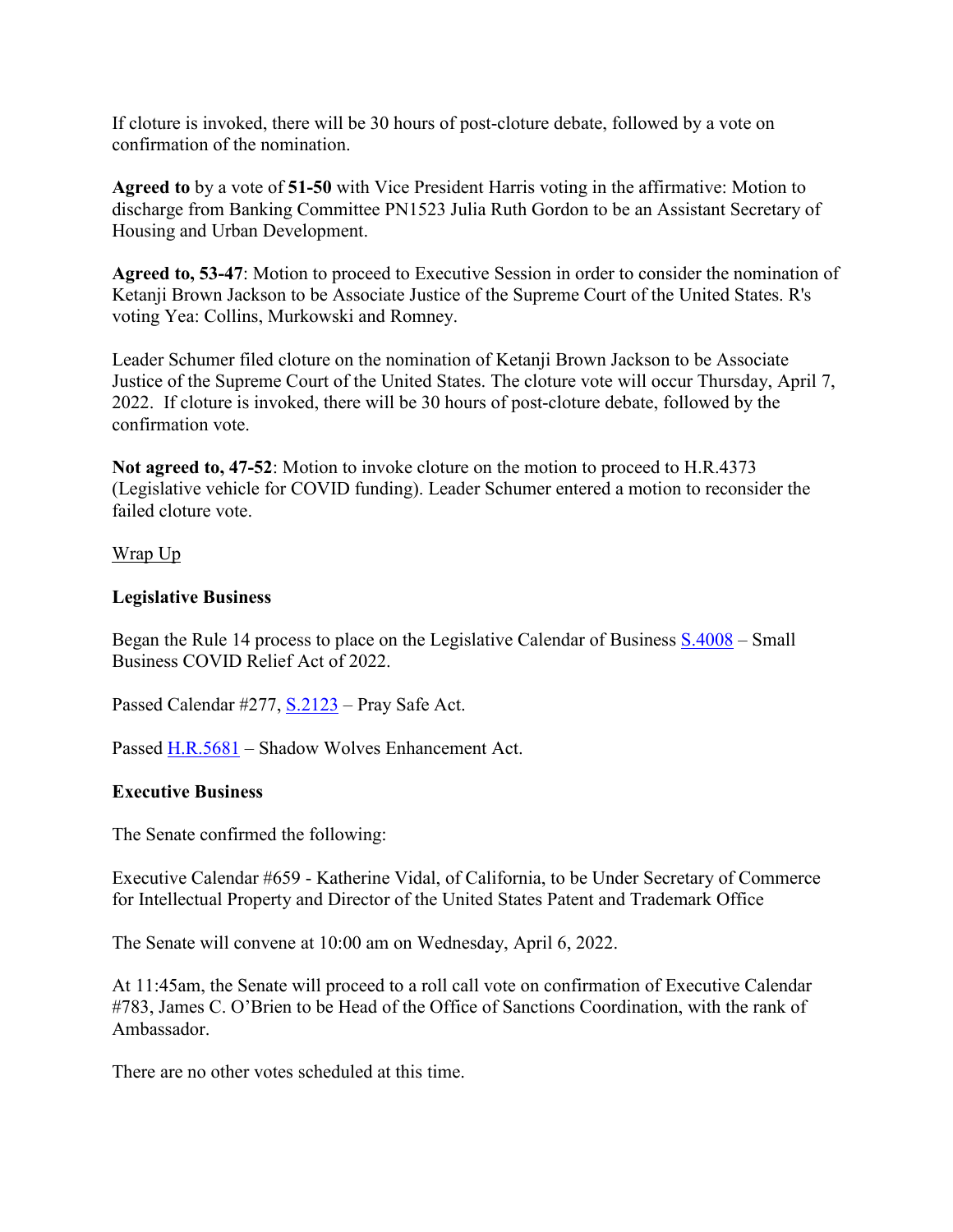The Senate adjourned at 7:22 PM.

# **Monday, April 4, 2022**

The Senate will convene at 3:00 PM on Monday, April 4, 2022.

There are no votes scheduled at this time.

The Senate is expected to vote on a Motion to Discharge the nomination of Ketanji Brown Jackson, of the District of Columbia, to be an Associate Justice of the Supreme Court of the United States, from the Judiciary Committee during Monday's session. The vote is not yet scheduled.

By unanimous consent, the cloture vote on the motion to proceed to H.R.4373 (Legislative vehicle for COVID funding), will occur at a time to be determined by the Majority Leader in consultation with the Republican Leader.

The Senate will proceed to roll call votes on confirmation of the following nominations at times to be determined by the Majority Leader in consultation with the Republican Leader:

- Susan Tsui Grundmann to be a Member of the Federal Labor Relations Authority.
- Cathy Ann Harris to be a Member of the Merit Systems Protection Board.
- Cathy Ann Harris to be Chairman of the Merit Systems Protection Board.

The Senate convened and proceeded with Leader remarks.

The Senate proceeded to Executive Session.

Leader Schumer made a motion to discharge the nomination of Ketanji Brown Jackson to be an Associate Justice of the Supreme Court of the United States from the Judiciary Committee. At 4:32 PM, there will now be up to four hours of debate, followed by a vote on the motion to discharge the nomination.

**Agreed to, 53-47**: Motion to discharge the nomination of Ketanji Brown Jackson to be an Associate Justice of the Supreme Court of the United States from the Judiciary Committee. R's voting Yea: Collins, Murkowski, Romney.

Leader Schumer made the motion to discharge from the Banking Committee the nomination of Julia Ruth Gordon to be an Assistant Secretary of Housing and Urban Development.

By unanimous consent, at a time to be determined by the Majority Leader in consultation with the Republican Leader, the Senate will proceed to the consideration of Executive Calendar #783, James C. O'Brien to be Head of the Office of Sanctions Coordination, with the rank of Ambassador. There will be 30 minutes of debate followed by vote on the nomination.